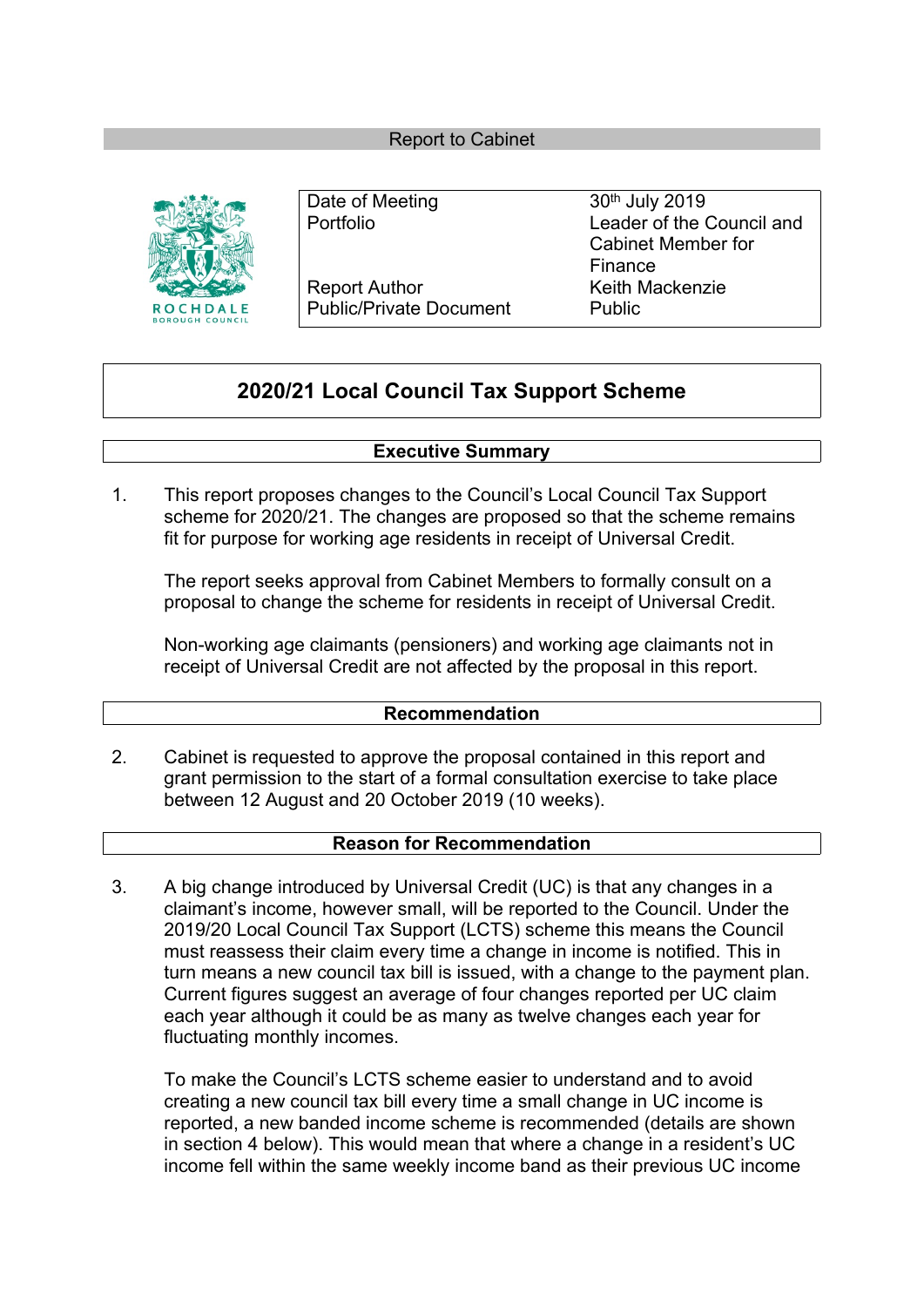was in; no change would be made to their LCTS award. In turn no new LCTS award letters or council tax bills would need to be issued.

#### **Key Points for Consideration**

4. Officers have explored various financial models for banded income schemes that meet the objectives, whilst remaining cost neutral.

The following model for a banded income scheme is proposed:

For a person entitled to Universal Credit, if their weekly income is below or the same as their applicable amount<sup>(1)</sup>, or £10.00 over, their Local Council Tax Support will be the maximum amount, currently 85% of council tax liability capped at Band A (adjusted as appropriate for non-dependant deductions), as now.

For those whose weekly income is £10.01 or more higher than their applicable amount<sup>(1)</sup>, their Local Council Tax Support will be at the level set in the table below (less any non-dependant deduction), which will vary as the excess income increases.

(1) The applicable amount is set annually by Government and takes into account a number of factors, for example, single, couple, lone parent, age, disabilities, etc….

| <b>Band of weekly income</b>                                          | <b>Council Tax Support*</b> |  |
|-----------------------------------------------------------------------|-----------------------------|--|
| Applicable amount (or less) to £10.00                                 | 85% of council tax **       |  |
| £10.01 to £25.00                                                      | 75% of council tax **       |  |
| £25.01 to £45.00                                                      | 60% of council tax **       |  |
| £45.01 to £65.00                                                      | 45% of council tax **       |  |
| £65.01 to £85.00                                                      | 25% of council tax **       |  |
| £85.01 to £100.00                                                     | 10% of council tax **       |  |
| £100.01+                                                              | No Support                  |  |
| $\star$<br>this is the amount before any reduction for non-dependents |                             |  |
| ** council tax liability capped at Band A                             |                             |  |

Based on the current Universal Credit Local Council Tax Support caseload of 4,610, the impact of this proposal would be as follows;

| No change                         | 3,177(69%) |
|-----------------------------------|------------|
| Increased awards                  | 1,103(24%) |
| Reduced awards*                   | 330 (7%)   |
| * lose less than £1 per week      | 93         |
| * lose between £1 and £5 per week | 237        |

To facilitate the transition to the banded income scheme it is proposed that a hardship fund payment is made available to all claimants (currently 330) who would receive a reduced award. This is currently forecast to cost £32,979.96.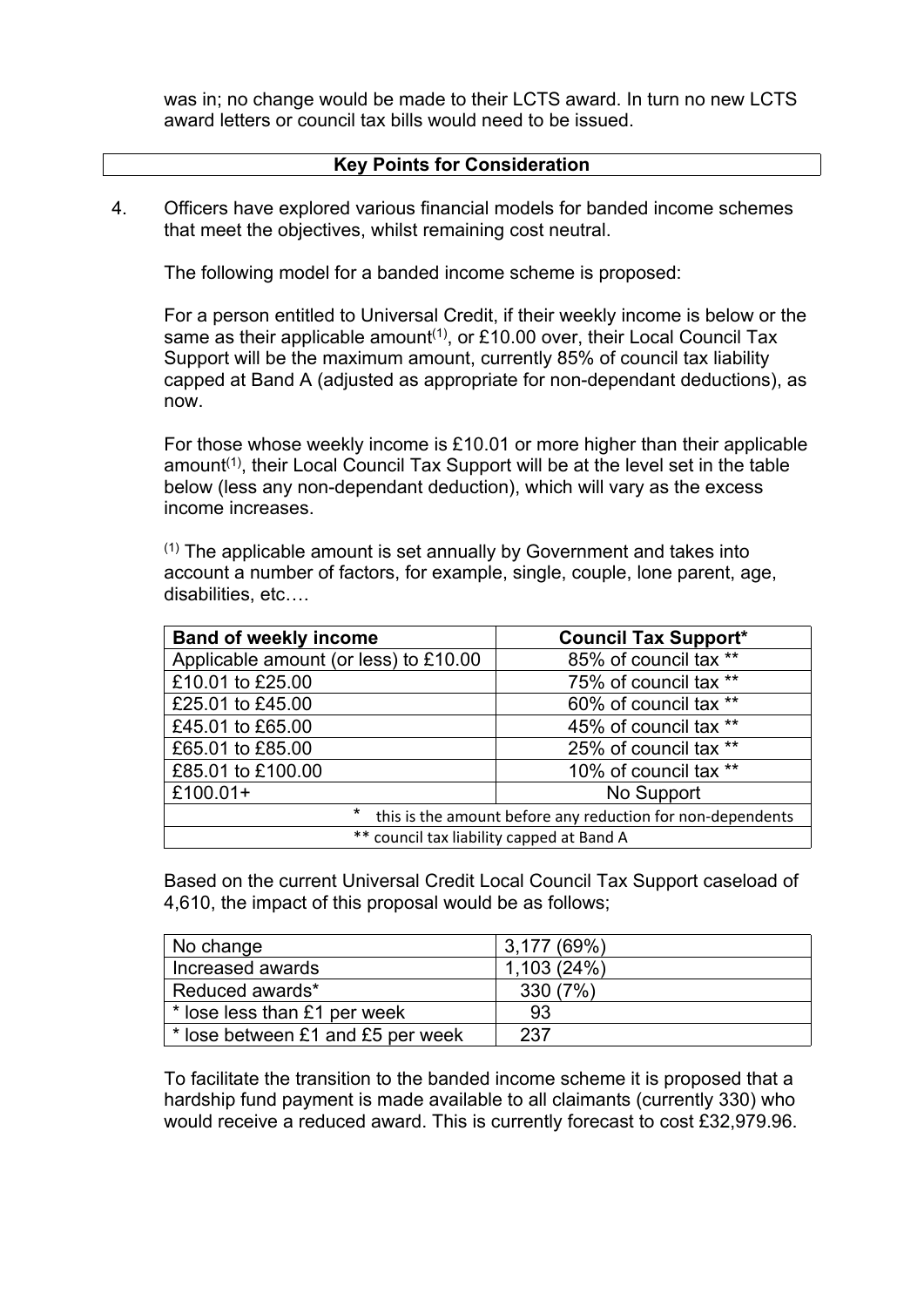# 4.1 **Alternatives Considered**

The current Local Council Tax Support scheme could continue unchanged for 2020/21. As outlined above, this would create confusion and uncertainty for Universal Credit customers. The number of customers affected is currently 4,610, but this will increase to around 6,000 by April 2020 and further increase during the 2020/21 and later financial years. Every change in income, however small, would result in a new council tax bill being issued with an amended payment plan. The average number of changes per year is currently four, but some customers will have as many as twelve changes in a year.

# **Costs and Budget Summary**

5. A significant amount of modelling has been undertaken based on the current Local Council Tax Support caseload. The change being proposed in this report is expected to be cost neutral. This includes the proposed hardship fund payment.

# **Risk and Policy Implications**

There is a risk the proposed scheme may be subject to legal challenge on the basis of The Equality Act 2010 if the proposed changes adversely impact upon service users with protected characteristics. To mitigate this, a consultation exercise will be carried out and an equality impact assessment will be undertaken. The outcome of consultation and the equality impact assessment will be reported to Council Members during the decision making process. 6.

There are also some known risks;

There is a continued risk of increased demand resulting from higher take up, or increased numbers needing assistance or existing claimants' income reducing that are the financial responsibility of the Council.

There is an increased risk due to the migration to Universal Credit. This is a risk where the future demands and impact cannot be determined with any certainty so will be subject to ongoing review in developing and adapting the scheme within budget constraints.

# **Consultation**

7. The Council has a duty to consult if it proposes to change its Local Council Tax Support scheme. Government's recommendation is a minimum consultation period of 8 weeks, up to a maximum of 12 weeks. The consultation must include the precepting authorities in Greater Manchester (the Mayor's Office, Fire and Police), as they have a financial interest.

It is proposed the consultation will take place between 12 August and 20 October 2019 (10 weeks).

The results and appraisal of the consultation responses along with the final